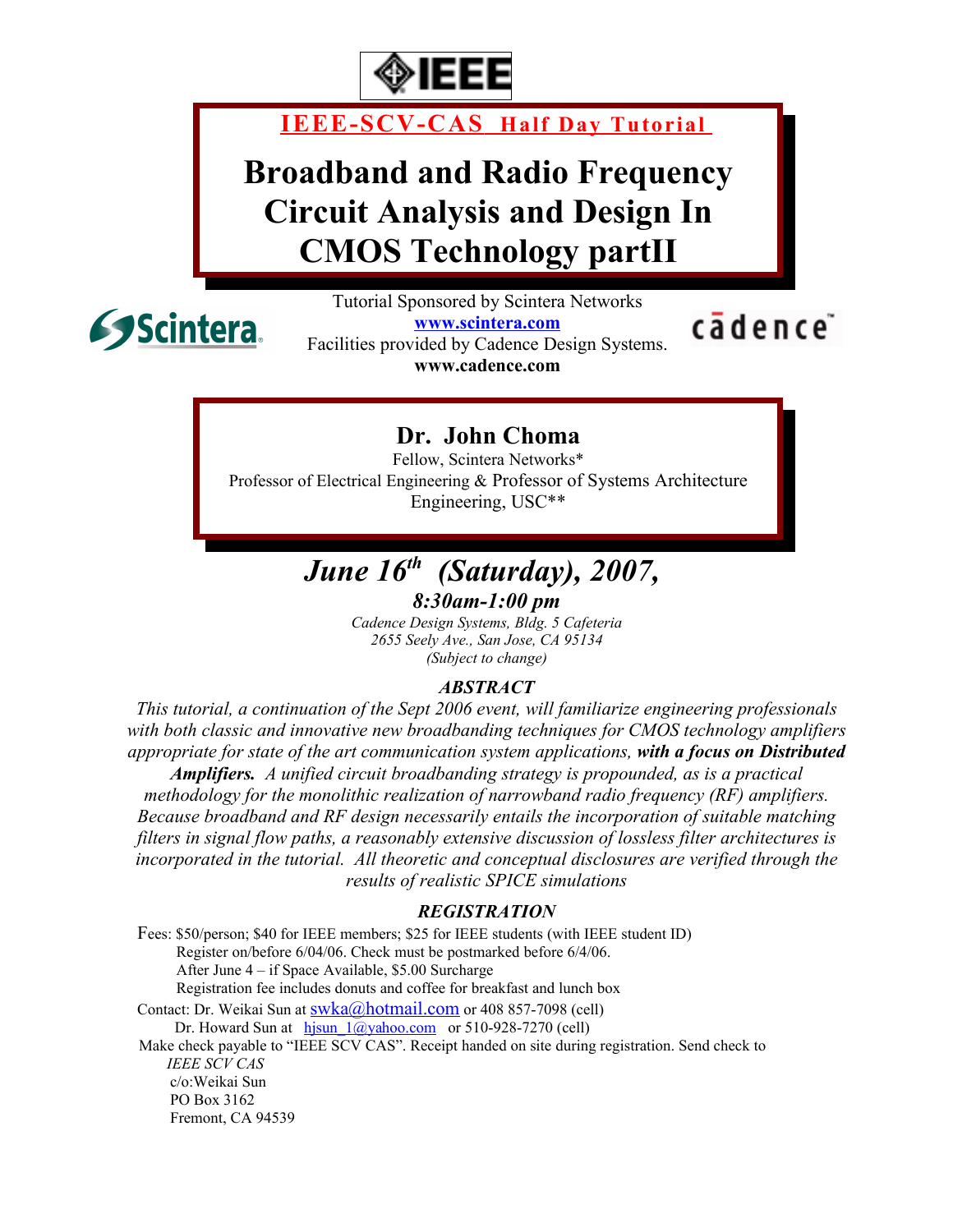#### **Agenda**

**8:30am-9:00am Registration (Donuts and coffee**  *9:00am-9:15am "Introduction and Overview" by Dr. William Ka o 9:15am-10:30am "Tutorial Part III" by Dr. John Choma 10:30am-10:45am Break 10:45am-12:15pm "Tutorial Part IV" by Dr. John Choma 12:15pm-1:00pm Discussion, networking, Sponsor Presentations and Lunch*

#### TUTORIAL SUMMARY

Although circuit broadbanding endeavors are often seen as embodying more engineering art than science, a unified theory underpinning a systematic broadbanding design strategy can be formulated. As a complement to this formulation, computationally efficient manual analyses can also be forged to bracket the effectiveness of an adopted broadbanding strategy in advance its definitive computer-aided assessment. Equally important is the need to couch all relevant analytical results in forms that render transparent an insightful understanding of circuit operation, circuit performance attributes, and circuit performance shortfalls. Most of the broadbanding techniques advanced in this tutorial are applicable to voltage and power amplifiers, as well as to high performance transconductors suitable for high performance active biquadratic filter applications.

Both open loop and closed loop broadband design strategies are developed in this course. The open loop techniques include conventional shunt peaking, second order and third order series peaking, and shunt-series peaking featuring an innovative constant resistance, lossless filter that enables a *3-dB* bandwidth enhancement of the high frequency response characteristics of an otherwise conventional common source amplifier by a factor of almost three. The closed loop broadbanding strategies feature pole-zero compensation via RC time constant source circuit degeneration, as well as a match terminated dual loop feedback methodology. The dual loop architecture differs from architectures found in archival literature in that it incorporates constant resistance input and output port filters that achieve broadband impedance matches for arbitrary resistive load and source terminations.

The design and implementation of broadband active networks in CMOS or in any other type of device technology require that appropriate filters be designed and prudently incorporated into the signal flow paths of the considered active structures. Accordingly, considerable attention is given to passive filter design issues and strategies. In addition to demonstrating how these filters facilitate broadbanding exercises, an example of a high performance, nominally allpass, three-terminal delay filter is offered. This filter features maximally flat delay but unlike conventional Bessel realizations, its observable delay is not fundamentally limited by the 3-dB bandwidth of its magnitude response.

#### **CONTENT OF THE TUTORIAL**

A partial list of the topics earmarked for discussion in this tutorial is itemized herewith. A pdf of all lecture material and related notes will be provided to all attendees. Topics covered in the prior session will be briefly reviewed.

> Overview of MOS Transistor Modeling Noise Sources In NMOS and PMOS Devices Gain and Bandwidth Optimization In Common Source Amplifiers Broadband Architectures *Pole-Zero Offset Via Source Terminal Impedance Degeneration Optimized Shunt Peaking For Maximally Flat Magnitude Response Optimized Series Peaking Constant Resistance Series-Shunt Peaking Distributed Amplifier* Lossless Filters *LC Pads Tapped Coil Pads Tapped Capacitor Pads Constant Resistance Architectures* Linearity Considerations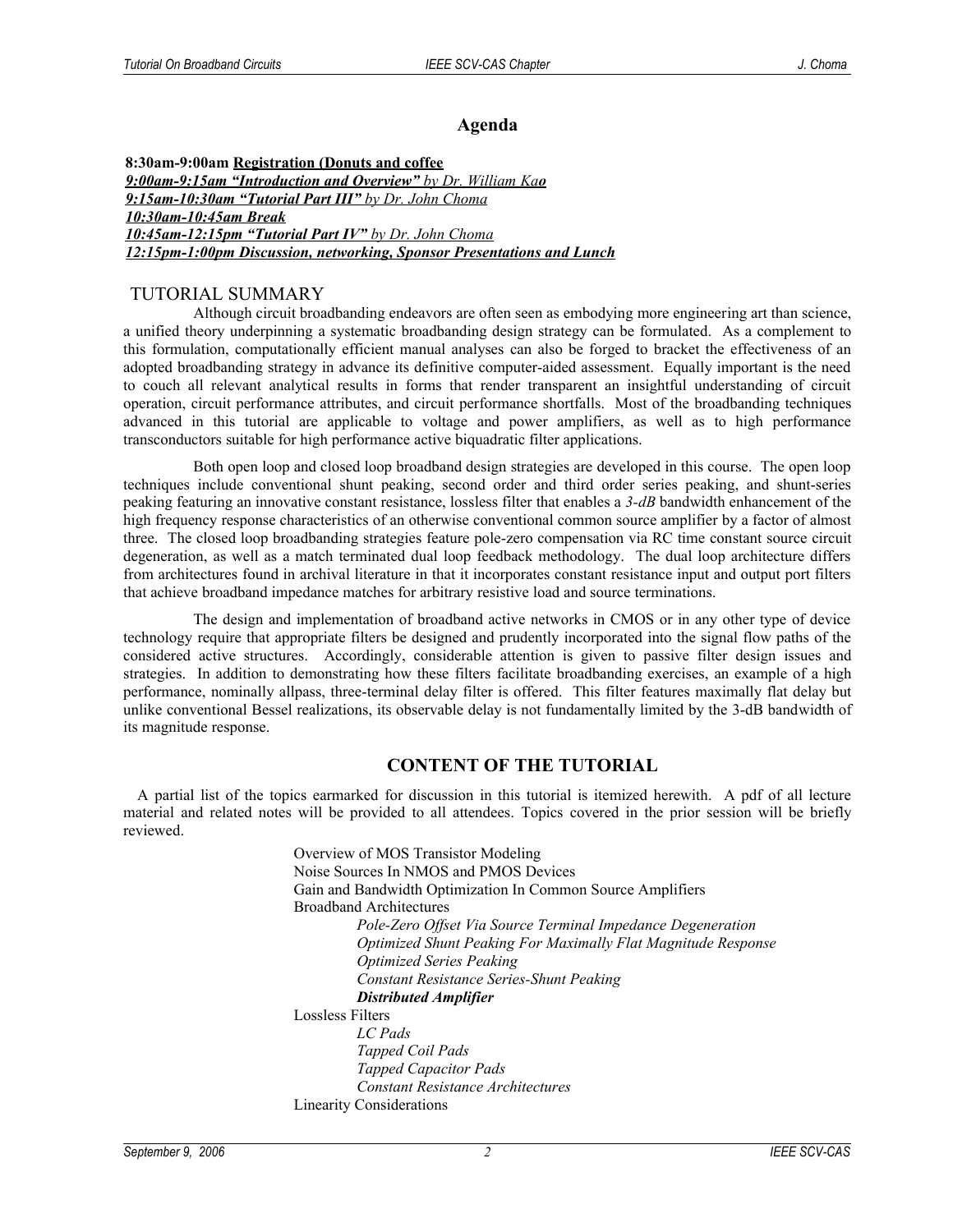*Harmonic Distortion Intermodulation Products Spurious Free Dynamic Range*

#### **TUTORIAL PREREQUISITES**

*The professional credentials of tutorial attendees should include the equivalent of a baccalaureate* degree in electrical engineering. In addition, either a masters degree in electrical engineering or three -to-five *years of analog integrated circuit design experience is recommended.*

#### **THE LECTURER**

John Choma earned his B.S., M.S., and Ph.D. degrees in electrical engineering from the University of Pittsburgh in 1963, 1965, and 1969, respectively. He is a Fellow at Scintera Networks in San Jose, California, and is Professor of Electrical Engineering at the University of Southern California, where he teaches undergraduate and graduate courses in electrical circuit theory, filters, and analog integrated electronics. Prof. Choma also holds a joint USC appointment as Professor of System Architecture Engineering. Prof. Choma has consulted extensively in the areas of broadband analog and high-speed digital integrated circuit analysis, design, and modeling.

Prior to joining the USC faculty in 1980, Prof. Choma was a senior staff design engineer in the TRW Microelectronics Center in Redondo Beach, California. His earlier positions include technical staff at Hewlett-Packard Company in Santa Clara, California, Senior Lecturer in the Graduate Division of the Department of Electrical Engineering of the California Institute of Technology, lectureships at the University of Santa Clara and the University of California at Los Angeles, and a faculty appointment at the University of Pennsylvania.

Prof. Choma, the author or co-author of some 150 journal and conference papers and the presenter of more than sixty invited short courses, seminars, and tutorials, is the 1994 recipient of the Prize Paper Award from the IEEE Microwave Theory and Techniques Society. He is the author of a Wiley Interscience text on electrical network theory and a forthcoming World Scientific Press text on feedback circuit design for communication system applications. Prof. Choma has contributed several chapters to five edited electronic circuit texts, and he is an area editor of the IEEE/CRC Press *Handbook of Circuits and Filters*.

Prof. Choma has served the IEEE Circuits and Systems Society as a member of its Board of Governors, its Vice President for Administration, and its President. He has been an Associate Editor and Editor–In–Chief of the *IEEE Transactions on Circuits and Systems, Part II*. He is an Associate Editor of the *Journal of Analog Integrated Circuits and Signal Processing* and a former Regional Editor of the *Journal of Circuits, Systems, and Computers*.

A Fellow of the IEEE, Prof. Choma has been awarded the IEEE Millennium medal, and he has received three awards from the IEEE Circuits and Systems Society; namely, the Golden Jubilee Award, the 1999 Education Award, and the 2000 Meritorious Service Award. He is also the recipient of several local and national teaching awards. Prof. Choma has served as a "Distinguished Lecturer" in the IEEE Circuits and Systems Society.